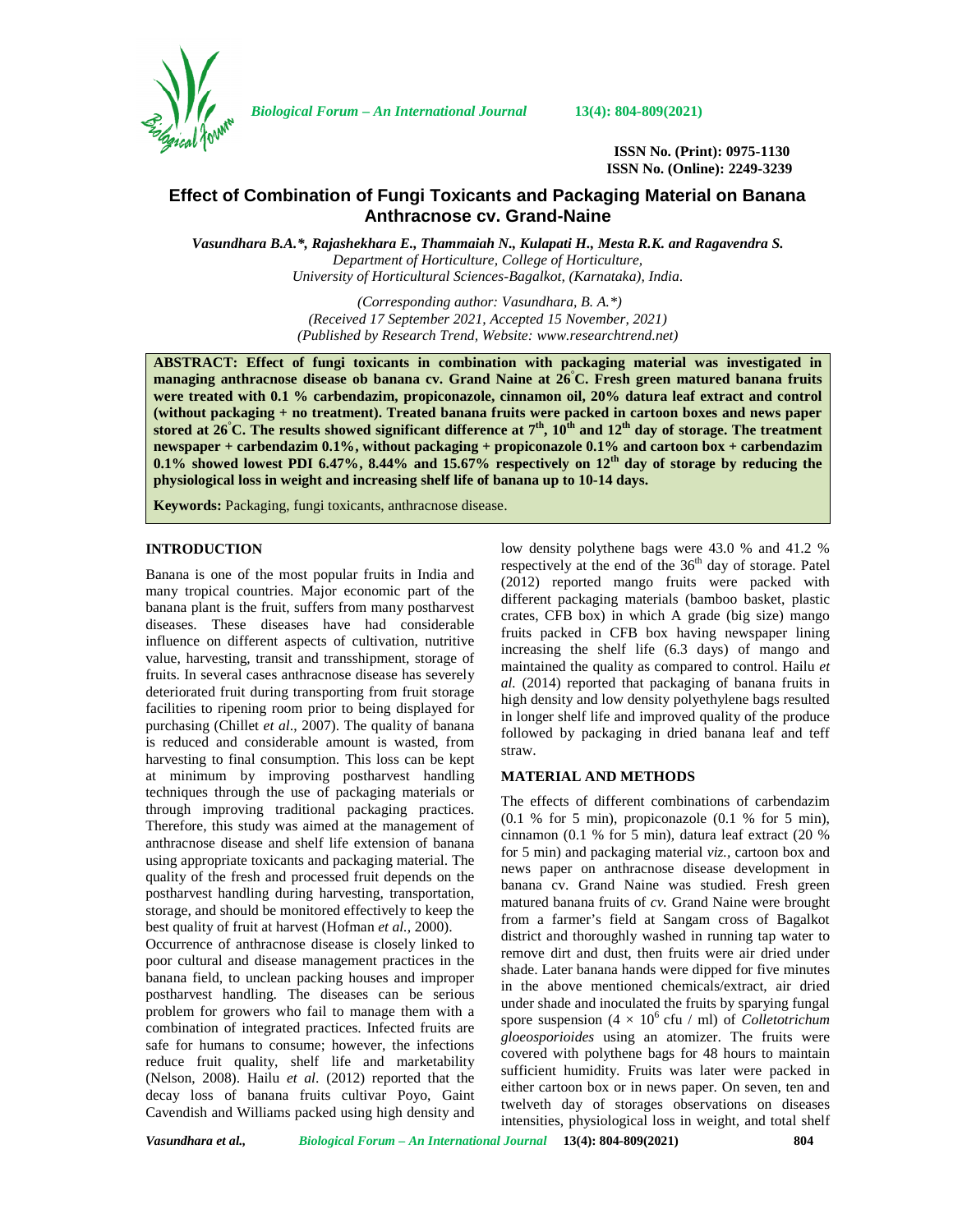life of fruits were recorded. Per cent disease indices (PDI) were calculated with a disease scale 0-4 scale. Where,

- $0 = No$  disease symptoms
- $1 =$  Small restricted lesions covering 25 per cent of the fruit surfaces.
- $2 =$  Large restricted lesions covering 50 per cent of fruit surface.
- 3 = Radiating lesion formed by coalescence of small ones covering 75 per cent of the fruit surface.
- $4$  = Fruits completely rotten.

Fruits from each treatment were weighed on first day of treatment and subsequently their weight loss was recorded at seven day interval up to the end of shelf life. The physiological loss in weight (PLW) was expressed in percentage and calculated as fallow

$$
PLW % = \frac{W1 - W2}{W1} \times 100
$$

Where,  $W1 =$  initial weight and  $W2 =$  final weight

The shelf life fruits or keeping quality of ripe fruit was decided based on the appearance and edible stage of the fruits. When the fruits attained beyond the edible stage. Then those fruits were considered to have reached the end of their shelf life and expressed in days.

# **RESULTS AND DISCUSSION**

The data on interaction effects of packaging material (Cartoon box, news paper) along with different treatments showed significant difference at  $7<sup>th</sup>$ ,  $10<sup>th</sup>$  and  $12<sup>th</sup>$  day of storage at room temperature (26°C) are presented in the Table 1 and plate 1. Percent disease index in banana cv. Grand Naine was significantly reduced by dipping fruits in different treatment was studied. On  $12^{th}$  day of storage, the lowest PDI in the treatment news paper + carbendazim 0.1 % was 6.47 % as against without packaging, which showed (86.76 %) followed by without packaging  $+$  propiconazole 0.1 %  $(8.44 \%)$  and without packaging + carbendazim 0.1 %  $(13.50\%).$ 

| Table 1: Effect of combination of fungi toxicants and packaging material on banana anthracnose. |  |
|-------------------------------------------------------------------------------------------------|--|
|-------------------------------------------------------------------------------------------------|--|

| <b>Treatment</b>                                   |              | <b>Per cent Disease Index</b> |               |  |
|----------------------------------------------------|--------------|-------------------------------|---------------|--|
|                                                    | $7th$ day    | $10th$ day                    | $12^{th}$ day |  |
| Packaging                                          |              |                               |               |  |
| P1-Cartoon Box                                     | 15.05        | 39.28                         | 61.52         |  |
| P2-News paper                                      | 32.19        | 43.43                         | 63.25         |  |
| P3-Without packaging                               | 31.54        | 37.78                         | 49.04         |  |
| S. Em $\pm$                                        | 0.94         | 1.22                          | 2.12          |  |
| CD at $5\%$                                        | 2.66         | 3.44                          | 5.96          |  |
| <b>Fungi toxicants</b>                             |              |                               |               |  |
| $T_1$ - Carbendazim 0.1 %                          | 0.00         | 2.10                          | 8.88          |  |
| $T_2$ - Propiconazole 0.1 %                        | 0.00         | 28.64                         | 48.73         |  |
| $T_{3}$ - Cinnamon oil 0.1 %                       | 6.70         | 11.73                         | 68.69         |  |
| $T4$ - Datura extract 20 %                         | 48.43        | 74.63                         | 79.70         |  |
| $T_{5}$ - No treatment                             | 76.19        | 83.72                         | 83.42         |  |
| S. Em $\pm$                                        | 1.22         | 1.99                          | 2.81          |  |
| CD at $5\%$                                        | 3.44         | 5.60                          | 6.02          |  |
| Interaction=Packaging $\times$ Fungi toxicants     |              |                               |               |  |
| $T_1$ = Cartoon box + Carbendazim 0.1 %            | 0.00(0.42)   | 1.06(3.67)                    | 15.67(23.30)  |  |
| $T_2$ = Cartoon box + Propiconazole 0.1 %          | 0.00(0.42)   | 36.54(37.05)                  | 68.05(55.85)  |  |
| $T_3$ = Cartoon box + Cinnamon oil 0.1 %           | 0.00(0.42)   | 0.00(0.42)                    | 59.99(50.82)  |  |
| $T_4$ = Cartoon box + Datura extract 20 %          | 0.00(0.42)   | 74.99(60.0)                   | 80.26(63.62)  |  |
| $T_5$ = Cartoon box                                | 75.29(60.28) | 83.65(66.82)                  | 83.85(66.32)  |  |
| $T_6$ = News paper + Carbendazim 0.1 %             | 0.00(0.42)   | 0.00(0.42)                    | 6.47(11.36)   |  |
| $T_7$ = News paper + Propiconazole 0.1 %           | 0.00(0.42)   | 44.05(41.48)                  | 66.34(56.80)  |  |
| $T_8$ = News paper + Cinnamon oil 0.1 %            | 60.34(26.64) | 71.25(29.16)                  | 80.23(63.96)  |  |
| $T_9$ = News paper + Datura extract 20 %           | 68.61(55.99) | 68.35(56.08)                  | 78.30(62.24)  |  |
| $T_{10}$ = News paper                              | 72.24(58.55) | 81.03(64.22)                  | 81.03(64.22)  |  |
| $T_{11}$ = Without packaging + Carbendazim 0.1 %   | 0.00(0.42)   | 5.28(12.98)                   | 13.50(12.24)  |  |
| $T_{12}$ = Without packaging + Propiconazole 0.1 % | 0.00(0.42)   | 5.37(13.39)                   | 8.44(16.76)   |  |
| $T_{13}$ = Without packaging + Cinnamon 0.1 %      | 0.00(0.42)   | 11.45(19.71)                  | 66.14(54.45)  |  |
| $T_{14}$ = Without packaging + Datura extract 20 % | 76.68(61.13) | 80.55(63.83)                  | 80.55(63.83)  |  |
| $T_{15}$ = Control                                 | 81.03(64.18) | 86.76(68.25)                  | 86.76(67.70)  |  |
| S. Em $\pm$                                        | 2.12         | 3.45                          | 3.71          |  |
| CD at $5\%$                                        | 5.96         | 9.70                          | 10.43         |  |

Figures in parenthesis are Arc sin values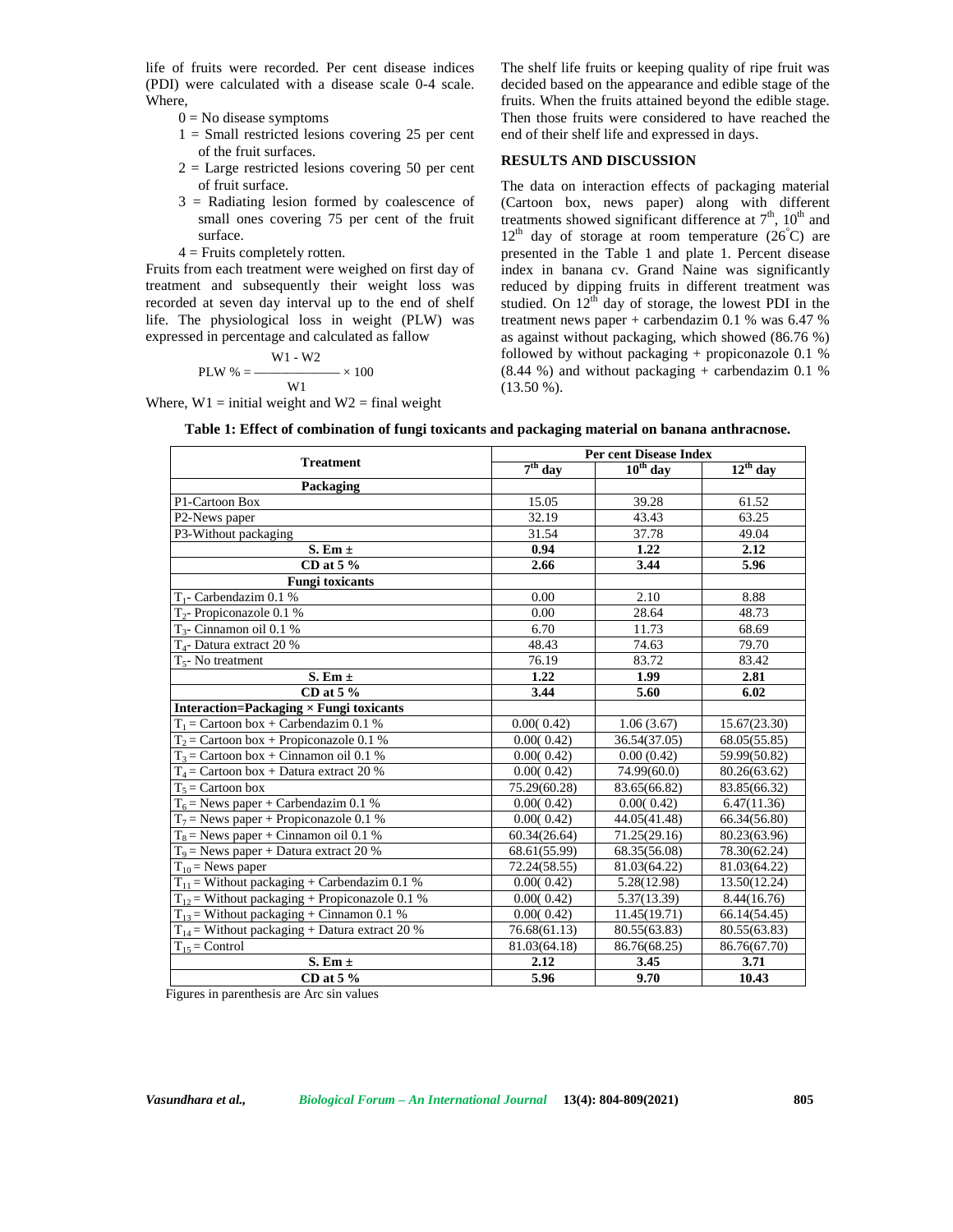

 $T_1$  - Cartoon box + Carbendazim 0.1 % ;  $T_2$  - Cartoon box + Propiconazole 0.1 % ;  $T_3$  - Cartoon box + Cinnamon 0.1 %;  $T_4$  - $T_1$  - Cartoon box + Carbendazim 0.1 % ;  $T_2$  - Cartoon box + Propiconazole 0.1 % ;  $T_3$  - Cartoon box + Cinnamon 0.1 %;  $T_4$  -<br>Cartoon box + Datura extract 20 %;  $T_5$  - Cartoon box;  $T_6$  - News paper + Carbendazim 0.1 %;  $T_8$  - News paper + Cinnamon 0.1 %;  $T_9$  - News paper + Datura extract 20 %;  $T_{10}$  - News paper;  $T_{11}$  - Without packaging + Carbendazim 0.1 %;  $T_{12}$  - Without packaging + Propiconazole 0.1 %;  $T_{13}$  - Without packaging + Cinnamon 0.1 %;  $T_{14}$  - Without packaging + Datura extract 20 %;  $T_{15}$  – Control. packaging + Datura extract 20 %;  $T_{15}$  – Control. T<sub>1</sub> - Cartoon box + Carbendazim 0.1 %; T<sub>2</sub> - Cartoon box + Propiconazole 0.1 %; T<sub>3</sub> - Cartoon box + Cinnamon 0.1 %; T<sub>4</sub> - Cartoon box + Dinnamon 0.1 %; T<sub>6</sub> - News paper + Cinnamon 0.1 %; T<sub>6</sub> - News paper + Plate act

**Plate 1.** Effect of combination of treatment and packaging material on banana anthracnose cv. Grand-Naine on  $12^{\text{th}}$  day of storage.<br>But higher per cent disease index was 83.85 and 81.03 index on  $7^{\text{th}}$  and  $10^{\text{$ day of storage.

*Vasundhara et al., Biological Forum – An International Journal* **13(4): 804-809(2021) 806** But higher per cent disease index was 83.85 and 81.03 when kept in cartoon box and news paper without fungicide treatment respectively on  $12<sup>th</sup>$  day of storage period. Control (without packaging + no treatment) fruits showed about 81.03 and 86.76 per cent disease

index on  $7<sup>th</sup>$  and  $10<sup>th</sup>$  day of storage respectively, it may be due to the capability of newspaper cuttings to slow down the rate of respiration, ethylene evolution, oxidative metabolism and pectin hydrolysis, resulting in retention of firmness for longer period, which in turn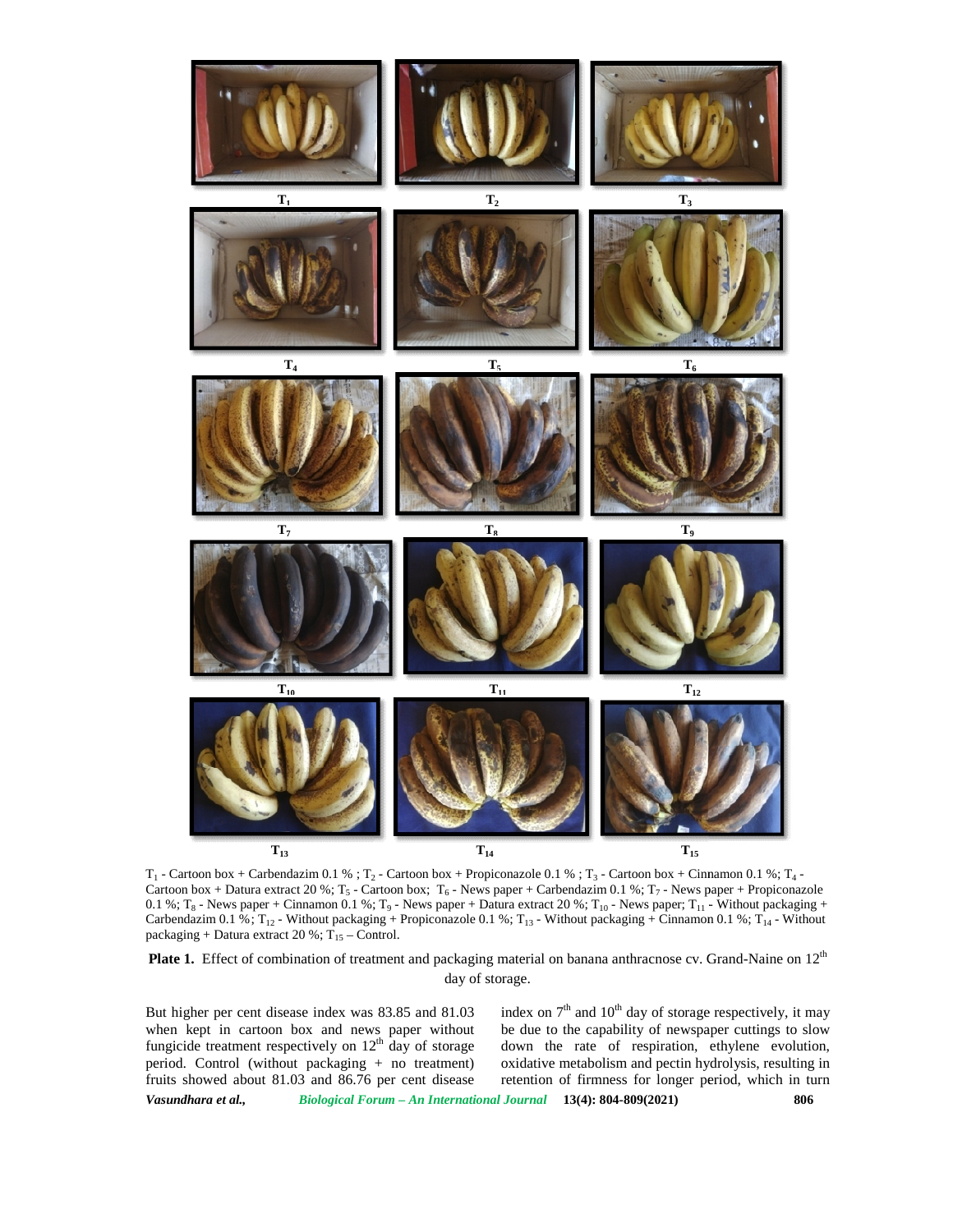might have imparted some resistance against the growth of pathogens on fruits (Alam *et al.,* 2015). Findings were reported by Alemu *et al.,* (2014), methanol extract of *Datura stramonium* showed remarkably strong antifungal activity against *Colletotrichum gloeosporioides.* This result corresponds with the findings of Satish *et al.,* (2007), who reported the potent antifungal activity of methanol extract of *Datura stramonium* against wide range of plant pathogenic fungi. The greatest reduction of incidence of mango anthracnose (*C. gloeosporioides*) was recorded in carbendazim 13.3 % and *Datura stramonium* at 50 % concentration, reduced the incidence of anthracnose to 80 % (Alemu *et al.,* 2014). Cinnamon is also reported as a promising source of antifungal compounds (Win *et al*., 2007; Barrera-Necha *et al.,* 2008). The antifungal activity of cinnamon is mainly due to the presence of cinnamaldehyde that interferes in biological processes involving electron transfer and reacts with nitrogen containing compounds and there by inhibits growth of microorganisms (Gupta *et al*., 2008). The physiological loss in weight of fruit is mainly due to evaporation of water, respiration and degradation process occurring during handling of fruits. The temperature during storage affects the weight loss to a great extent. Physiological weight loss was found to be increased on  $7<sup>th</sup>$ ,  $10<sup>th</sup>$  and  $12<sup>th</sup>$  day of storage conditions and data are presented in Table 2.

**Table 2: Effect of combination of fungi toxicants and packaging material on physiological loss in weight of banana.**

| <b>Treatment</b>                                                 | PLW (%)   |               |               |
|------------------------------------------------------------------|-----------|---------------|---------------|
|                                                                  | $7th$ day | $10^{th}$ day | $12^{th}$ day |
| Packaging                                                        |           |               |               |
| $P_1$ -Cartoon Box                                               | 8.84      | 10.72         | 12.17         |
| $P_2$ -News paper                                                | 12.03     | 14.13         | 15.08         |
| P <sub>3</sub> -Without packaging                                | 12.62     | 14.06         | 19.52         |
| S. Em $\pm$                                                      | 0.62      | 0.97          | 0.78          |
| CD at 5 $%$                                                      | 1.77      | 2.73          | 2.21          |
| <b>Fungi toxicants</b>                                           |           |               |               |
| $T_1$ - Carbendazim 0.1 %                                        | 10.06     | 11.05         | 18.05         |
| $T_2$ - Propiconazole 0.1 %                                      | 6.50      | 7.5           | 8.46          |
| $T_3$ - Cinnamon oil 0.1 %                                       | 10.02     | 10.95         | 12.69         |
| $T_4$ - Datura extract 20 %                                      | 8.55      | 12.79         | 14.87         |
| $T5$ - No treatment                                              | 20.67     | 22.58         | 23.86         |
| $S. Em \pm$                                                      | 0.81      | 1.25          | 1.01          |
| CD at 5 $%$                                                      | 2.28      | 3.52          | 2.86          |
| <b>Interaction=Packaging <math>\times</math> Fungi toxicants</b> |           |               |               |
| $T_1$ = Cartoon box + Carbendazim 0.1 %                          | 5.03      | 6.13          | 7.23          |
| $T_2$ = Cartoon box + Propiconazole 0.1 %                        | 4.82      | 5.25          | 7.53          |
| $T_3$ = Cartoon box + Cinnamon oil 0.1 %                         | 6.34      | 6.57          | 8.5           |
| $T_4$ = Cartoon box + Datura extract 20 %                        | 2.17      | 4.71          | 8.74          |
| $T_5$ = Cartoon box                                              | 25.85     | 29.04         | 30.76         |
| $T_6$ = News paper + Carbendazim 0.1 %                           | 18.42     | 19.72         | 21.04         |
| $T_7$ = News paper + Propiconazole 0.1 %                         | 10.42     | 11.80         | 11.92         |
| $T_8$ = News paper + Cinnamon oil 0.1 %                          | 5.23      | 10.16         | 12.50         |
| $T_9$ = News paper + Datura extract 20 %                         | 6.49      | 12.38         | 13.63         |
| $T_{10}$ = News paper                                            | 12.11     | 13.52         | 25.9          |
| $T_{11}$ = Without packaging + Carbendazim 0.1 %                 | 6.75      | 7.29          | 14.71         |
| $T_{12}$ = Without packaging + Propiconazole 0.1 %               | 4.46      | 5.46          | 5.93          |
| $T_{13}$ = Without packaging + Cinnamon oil 0.1 %                | 11.03     | 11.10         | 17.41         |
| $T_{14}$ = Without packaging + Datura extract 20 %               | 20.01     | 21.29         | 22.25         |
| $T_{15}$ = Control                                               | 24.05     | 25.17         | 26.12         |
| S. Em $\pm$                                                      | 1.40      | 2.17          | 1.76          |
| CD at 5 $%$                                                      | 3.96      | 6.11          | 4.95          |

PLW: Physiological Loss in Weight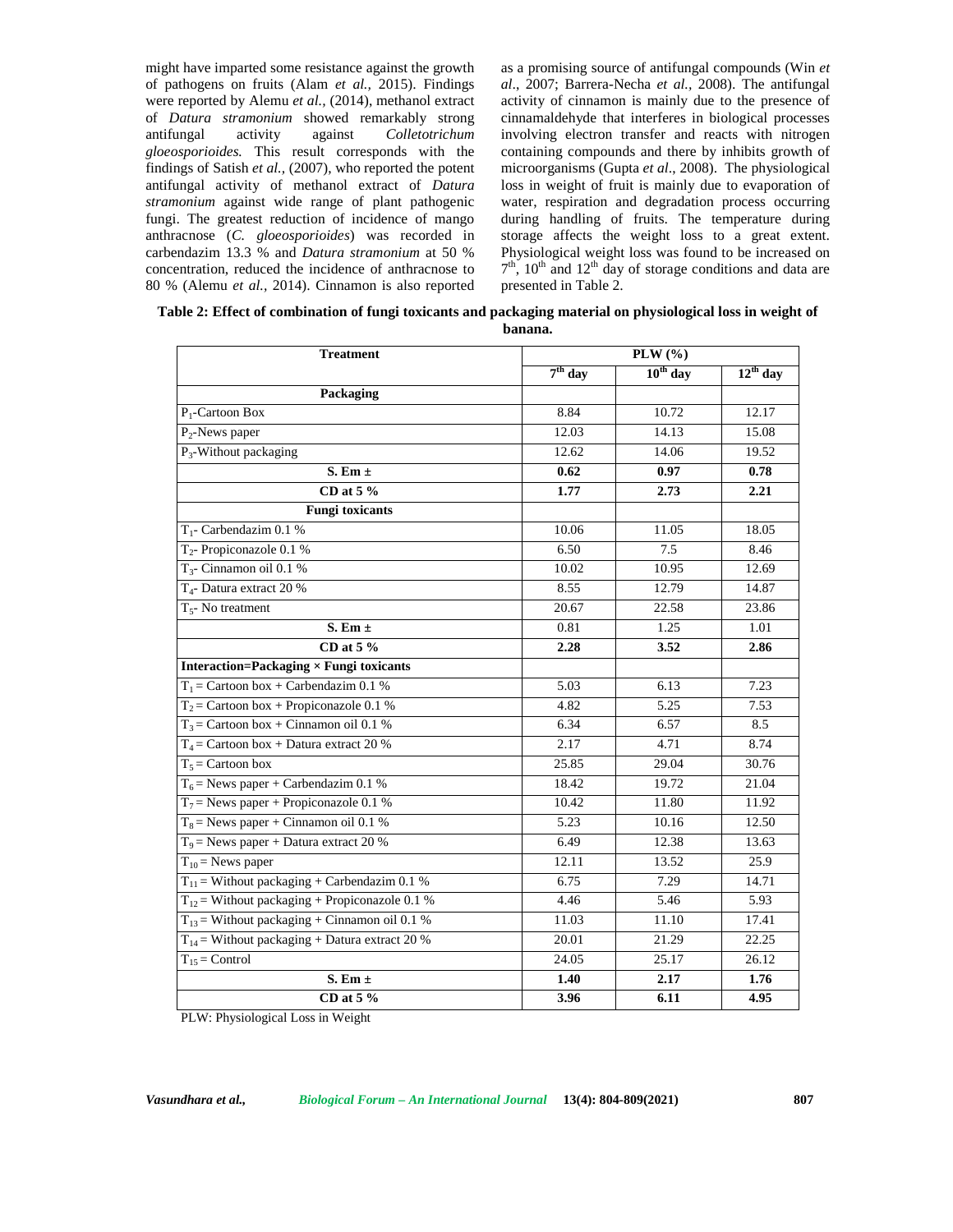However, it was observed that on  $12<sup>th</sup>$  day of storage minimum weight loss 5.93 and 7.23 percent was observed in without packaging + propiconazole (0.1 %) and cartoon box+ carbendazime (0.1%) respectively as compare to control (without packaging + no treatment). The treatments Cartoon box and news paper without fungicide treatment resulted higher weight loss (25.90- 30.76%). In order to determine the effect of combination of packaging materials and treatments on shelf life of banana are presented in table 3. Fruit weight loss was significantly increased as the storage period was increased. The maximum weight loss was recorded after  $10^{th}$  and  $12^{th}$  day of storage period (20-30) %) at different treatments and minimum at  $7<sup>th</sup>$  day of storage period (2-9 %). This may be due to the major factors responsible for fruit weight loss are higher respiration and transpiration rates, which fruit experience during ripening at room temperature (Bora

& Narain, 1997). Increased weight loss of banana with prolonged storage periods and during ripening has been noticed in this study. The shelf life of a product depends on initial quality of the food products, amount of quality change that can be allowed, prevailing environmental condition and brakes properties of the packaging material, and compatibility between food product and packaging (Esa *et al*., 2015). Significant variation was obtained among the treatment in relation to shelf life extension of bananas the maximum shelf life (14 days) was observed in Cartoon box+ Carbendazim  $(0.1 \%)$  followed by News paper + Carbendazim 0.1 % and without packaging + Propiconazole (0.1 %) (12 days). The minimum shelf life was recorded in news paper  $+$  cinnamom oil  $(0.1)$ %) (3.9 days). Godana (2018) reported the banana fruit treated by clove oil with cartoon (CC) and ginger by cartoon (GC) showed the longest shelf life (8 days).

**Table 3: Effect of combination of fungi toxicants and packaging material on shelf life of banana.**

| <b>Treatment</b>                                   | <b>Days</b>       |                    |                                   |
|----------------------------------------------------|-------------------|--------------------|-----------------------------------|
|                                                    | <b>Green</b> life | <b>Yellow life</b> | <b>Total</b><br><b>Shelf life</b> |
| Packaging                                          |                   |                    |                                   |
| P1-Cartoon Box                                     | 5.93              | 4.20               | 10.13                             |
| P2-News paper                                      | 4.0               | 3.20               | 7.2                               |
| P3-Without packaging                               | 4.86              | 4.26               | 9.12                              |
| $S. Em \pm$                                        | 0.11              | 0.12               | $\overline{\phantom{a}}$          |
| CD at $5\%$                                        | 0.32              | 0.34               |                                   |
| <b>Fungi</b> toxicants                             |                   |                    |                                   |
| $T_1$ - Carbendazim 0.1 %                          | 6.22              | 6.11               | 12.33                             |
| $T_2$ - Propiconazole 0.1 %                        | 5.88              | 4.55               | 10.43                             |
| $T_3$ - Cinnamon oil 0.1 %                         | 4.66              | 3.44               | 8.10                              |
| $T_4$ - Datura extract 20 %                        | 4.33              | 3.22               | 7.55                              |
| $T_{5}$ - No treatment                             | 3.55              | 2.11               | 5.66                              |
| S. Em $\pm$                                        | 0.14              | 0.15               | $\overline{\phantom{a}}$          |
| CD at $5\%$                                        | 0.42              | 0.44               | $\blacksquare$                    |
| <b>Interaction=Packaging x Fungi toxicants</b>     |                   |                    |                                   |
| $T_1$ = Cartoon box + Carbendazim 0.1 %            | $\overline{7}$    | $\tau$             | 14                                |
| $T_2$ = Cartoon box + Propiconazole 0.1 %          | 6.6               | 4.3                | 10.9                              |
| $T_3$ = Cartoon box + Cinnamon oil 0.1 %           | $\overline{7}$    | $\overline{5}$     | 12                                |
| $T_4$ = Cartoon box + Datura extract 20 %          | 5.6               | 3.0                | 8.6                               |
| $T_5$ = Cartoon box                                | 3.3               | 1.6                | 4.9                               |
| $T_6$ = News paper + Carbendazim 0.1 %             | 6                 | 6                  | 12                                |
| $T_7$ = News paper + Propiconazole 0.1 %           | 5.0               | 3.3                | 8.3                               |
| $T_8$ = News paper + Cinnamon oil 0.1 %            | 2.3               | 1.6                | 3.9                               |
| $T_9$ = News paper + Datura extract 20 %           | 3.3               | 3.3                | 6.6                               |
| $T_{10}$ = News paper                              | 3.3               | 1.6                | 4.9                               |
| $T_{11}$ = Without packaging + Carbendazim 0.1 %   | 5.6               | 5.3                | 10.9                              |
| $T_{12}$ = Without packaging + Propiconazole 0.1 % | 6                 | 6                  | 12                                |
| $T_{13}$ = Without packaging + Cinnamon oil 0.1 %  | 4.6               | 3.6                | 8.2                               |
| $T_{14}$ = Without packaging + Datura extract 20 % | $\overline{4}$    | 3.3                | 7.3                               |
| $T_{15}$ = Control                                 | $\overline{4}$    | $\overline{3}$     | $\tau$                            |
| S. Em $\pm$                                        | 0.25              | 0.27               | $\blacksquare$                    |
| CD at $5\%$                                        | 0.73              | 0.77               | $\blacksquare$                    |

# **CONCLUSION**

The postharvest fungi toxicant treatment and packaging material has a significant effect on anthracnose disease, quality and shelf life of banana fruit stored for  $7<sup>th</sup>$ ,  $10<sup>th</sup>$ and  $12<sup>th</sup>$  days. Fruits treated by carbendazim 0.1 % packed in news paper and cartoon box were found to be the best in terms of PDI, PLW and shelf life of banana followed by propiconazole 0.1 % without packaging. Banana stored without any treatment and packing shows least performance in terms of PDI, PLW and shelf life. So from this experiment it could be concluded that postharvest fungi toxicant treatment and

*Vasundhara et al., Biological Forum – An International Journal* **13(4): 804-809(2021) 808**